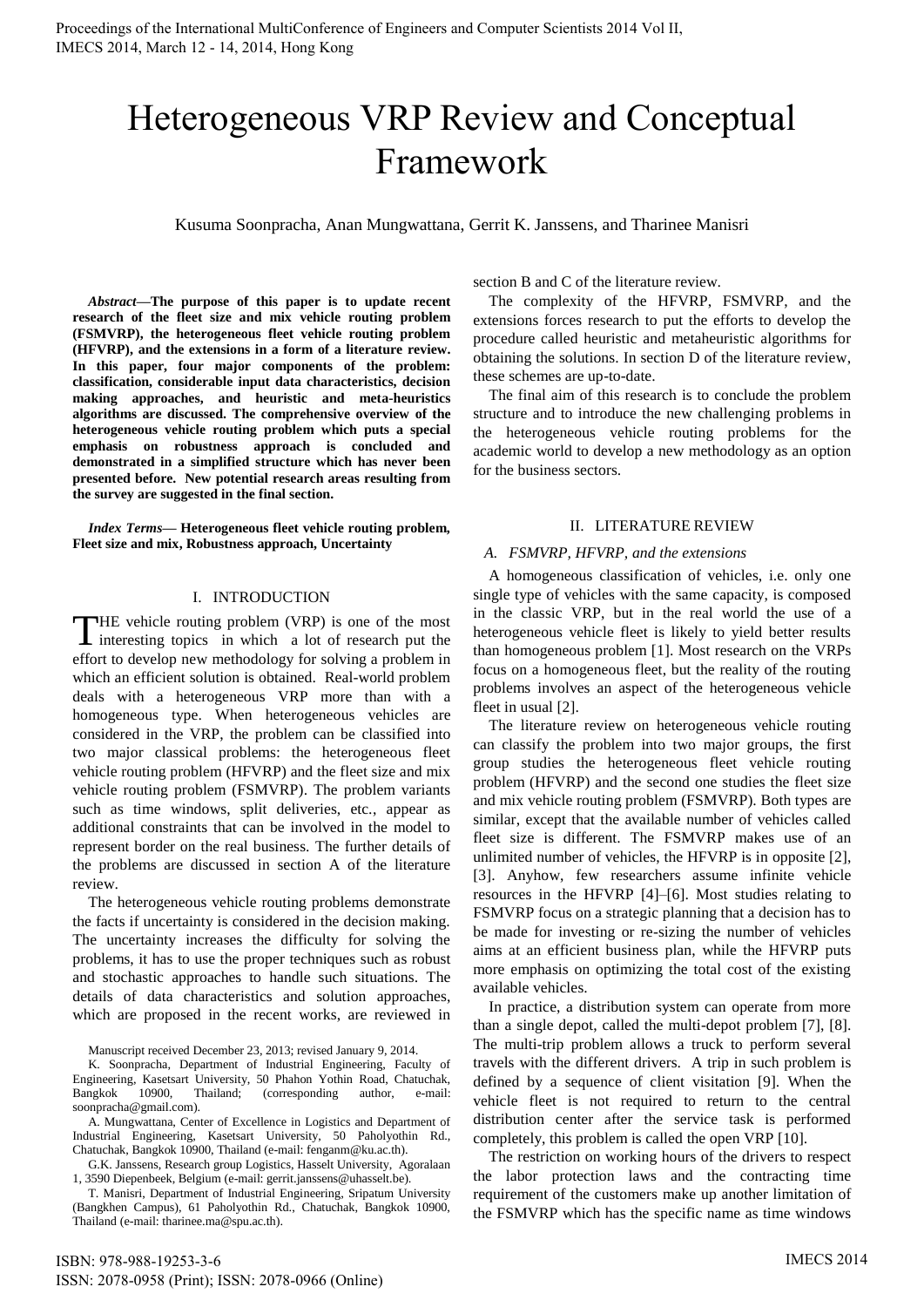(TW). A truck that reaches a customer before the earliest time, after the latest time and after the route time incurs a waiting time, a tardiness time and overtime, respectively [11]. The FSMVRPTW and HFVRPTW can be found in the published research work [12]–[20]. Another generalization problem of the VRP concentrates on line-haul. If some goods have to be picked up from a customer and carried to the distribution center on the way back, this is called backhaul. A practical vehicle routing problem is possible mixed up between line-haul and back-haul customers [21]. Further, when the variability of product types is extended from single to product mix, the specific problem of multiple products is determined [22]. The customer demand in the classic VRPs has to be served by a single carrier. The problem with split deliveries does not limit the number of trucks to deliver the products [23]–[25]. The overload variant is studied by adding a penalty term in the objective function when the carrying weight exceeds the capacity limitation [26].

## *B. Considerable Input Data Characteristics in FSMVRP, HFVRP and the extensions*

A problem data set of a model, a representation of a real world problem, can be determined either in a deterministic or in a non-deterministic way. The problem is called deterministic if the data set is identified as a single-value which usually represents an average behavior of the system [27]. Otherwise the concerned system information is imperfect by the impact of some noise and some errors. The FSMVRP, HFVRP and the extensions have the general variants consisting of customer demand, number of customers, geographical location, travel time, service time, vehicle capacity or its productivity, and transportation cost such as travel cost, third-party carrier cost, etc. These elements can be assumed either as a single value or turned to be a non-specific value. The uncertainty is considered when the problem is supposed to be most likely to the nature.

The literature reviews of the prior classical FSMVRP [8], [28]–[35] found that the assumptions of the customer demand, travel distance, travel time and vehicle capacity are all determined in a deterministic way. A single-point value of service time is included in some studies [1], [36]. Yuanyuan & Jian-bin [37] introduce the homogeneous fleet size with seasonal demand and set the planning period as multiperiodic. Time windows limitation can be classified either into hard or soft time windows. Some authors [12], [13], [15], [18] assume hard time windows in which a late arrival is not allowed. By contrast, an extra cost is punished when a truck cannot reach a destination within the latest permission [14]. Belfiore and Yoshizaki [24], [25] present the FSMVRPTWSD and assume the certain value for all data sets. The depot is enlarged the scope from single to multiple locations [7], [8], anyway the concerned evidences of the other variants are known with a fixed value.

The usual routing problem of the limited available fleet size known as HFVRP is investigated in [4]–[6], [8], [32], [34], [38], [39]. Li *et al.* [10] identify all input parameter sets as deterministic for the open HFVRP. The research scope is broadened by limiting the time windows [16]. Ceschia *et al.* [19] suggest a multiple days planning horizon and define the input parameter as deterministic.

The option of separating the certain demands which exceed the vehicle capacity is supposed in the study of De Campos and Yoshi [40]. De la Cruz *et al.* [22] present the service of multiple products which account for the weight and volume into the calculation method, nevertheless, the requirement of the customer demands is still consistent. According to Dondo & Cerda´ [41], the real world vehicle routing usually include more than one depot, their solution is covered by the multi-depot problem. Anyway the customer orders and the consideration of journey times are maintained as deterministic. The mixing of line-haul and back-haul customers is exhibited in the HFVRP [21], the data pertaining to customer requisitions are set as a univalue. The capacity relaxation is presented, where overload carrying is allowed such as during the peak hours [26]. Only one of all HFVRP's papers addresses the random customer locations and the demands with uniform distribution in HFVRP with multiple trips [9].

The above surveys of FSMVRP, HFVRP, and the extensions indicate that few research papers place emphasis on uncertain inputs. Anyhow, the uncertain parameters are studied in the wide range of the homogeneous vehicle fleet. The random parameters are explored in the problem called the stochastic vehicle routing problem and the robust vehicle routing problem. A difference between both problems is the outcome that will be discussed in the next section. The studies of the homogeneous fleet that must serve fluctuating demand with a known number of customers and the locations exist in some works [42]–[49]. The attribute of uncontrollable travel times between the clusters is focused in Janssens *et al.* [50], Manisri *et al.* [11], and Yin *et al.* [51]. More than fifty articles of stochastic VRPs are referred in the paper by Daneshzand [52] who categorizes the uncertain data into four stochastic factors: customer demand, travel time, customers, and service time. All above papers refer to the homogeneous VRPs. The heterogeneous VRPs are indicated in the absence of uncertainty focus.

# *C. Approaches in Decision Making*

An outcome of a final selection among several problem scenarios is obtained from a decision making process. In this study, the decision making approaches are divided into three groups: deterministic, stochastic, and robust where the fundamental review is mainly referred to some scholastically works [27], [42], [53]–[57]. The deterministic approach assumes that if a model is constructed by assuming all known inputs with a fixed value of the best-guess or the worst-case, an outcome is certain with a unique set of outputs. The deterministic solution is, perhaps, best for the specific model, but not for all real situations. The solution of the deterministic approach is optimal but for the most likely. It may be wrong or unacceptable if the presence of significant data is changed by an uncertain effect.

A stochastic model opens for the randomized input parameters which represents the world of nature. A stochastic process is a sequence of random variables and the optimal solution becomes randomly itself. Most objective functions in the stochastic approach aim to maximize the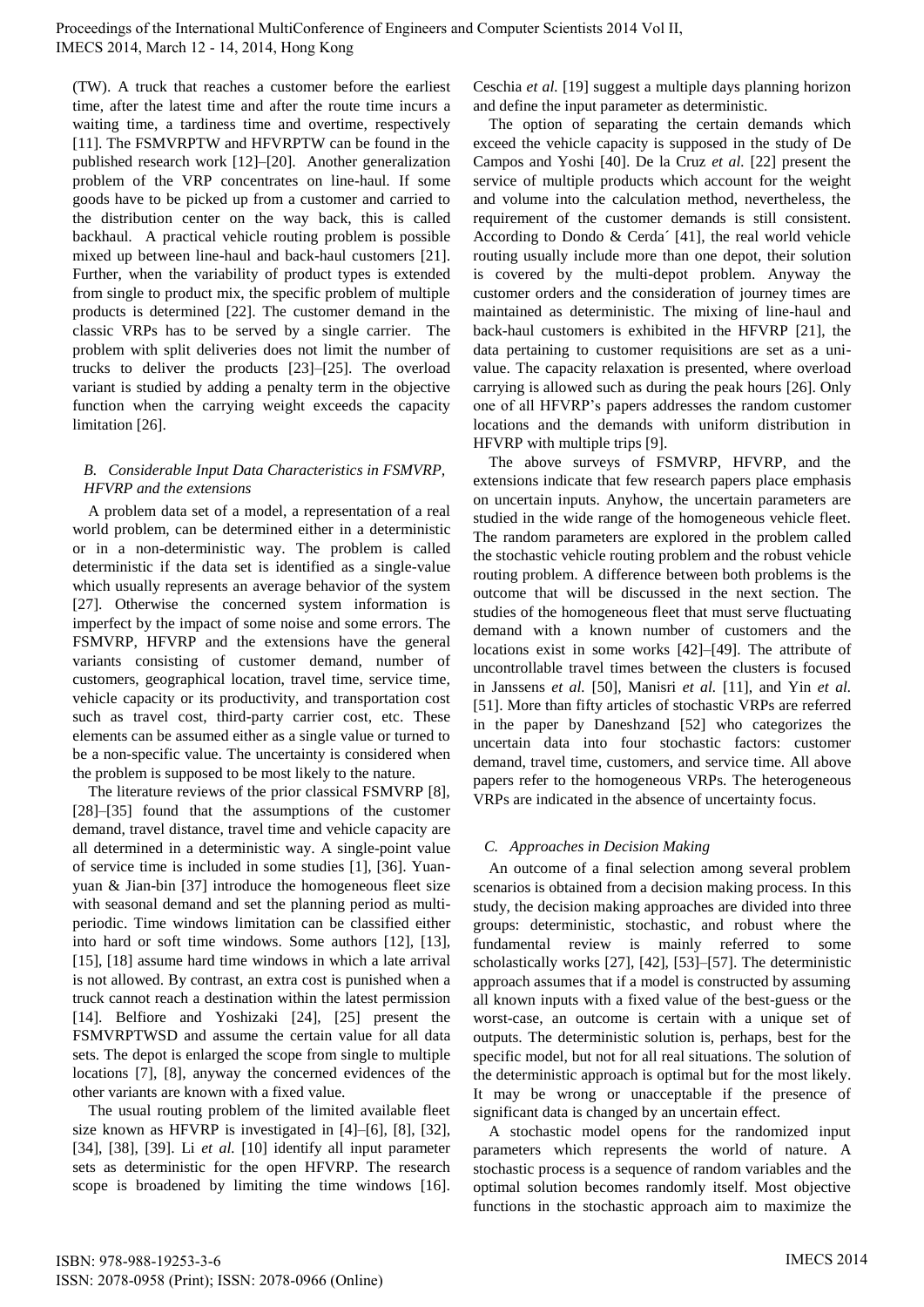expected benefit over all scenarios, the optimal solution obtained from the approach reflects the characteristics of real situations. The stochastic optimization solution is more acceptable than the results of deterministic approach, nevertheless the size of the stochastic program grows fast in the number of time periods and stochastic parameters. Most of the stochastic VRPs recently concentrate on two classes: recourse-constrained and chance-constrained (so called probabilistic-constrained) problems. Recourse-constrained problems are characterized by making a decision for several stages; the two-stage problem is the basic idea. An initial decision is made in the first stage before realizing the actual problem. The recourse decision is taken in the next stage where the possible scenarios are formed with a probability of realization assigned to each. The decision in this period is required to balance the first decision making. Chanceconstrained problem looks at the possibility of constraint violation. The constraints are modeled as the probability form to make sure that the function will not larger than an acceptable value within a significant level. In the simplest case, the stochastic approaches force the decision makers to assign a probability distribution in advance, but this action leads to a difficulty in practice. The important failure of the stochastic optimization approaches raised by Kouvelis and Yu [54] is that the final decision depends upon only one realized data scenario. The solution does not protect uncertainty against the whole system.

Apart from the stochastic optimization approach, the robustness approach is another way to handle the uncertainty. Mulvey *et al.* [53] explain two robust terms: solution robust and model robust. The term 'solution robust' is used if it remains 'close' to optimal for all scenarios. The term 'model robust' is used if a robust solution remains almost feasible for any scenario realizations. The aim of the approach is to produce a reasonable decision under any likely input data scenario over a pre-specified planning horizon using robust solution concept [54]. Bertsimas & Sim [58] develop a robust model using a parameter called 'price of robust' to control the tradeoff between the probability of violation and the objective function effect. The robustness approaches can be applied for various cases, the classic application is the diet problem [53]. Bertsimas and Simchi-Levi [59] present a prior optimization by constructing a prior route and updating later depending on the random information.

In logistics and networks, the study of road networks using the robust approaches consisting of sensitivity-based, scenario-based and min-max is presented [51]. These techniques are used to handle the perturbed demand. Hosseini and Dullaert [60] present two major approaches: reactive and proactive robustness. The reactive approach indicates the post-optimality that is to discover the impact of data perturbation on the constructed model. The sensitivity analysis is one of the reactive approaches [61]. The proactive type applies for improving the solution that is less sensitive to the uncertainty [60]. Stochastic optimization and robustness are classified into this group. Sörensen [27] classifies the robust approaches into three types: sensitivity analysis, mathematical programming approach, and control approach. Ben-tal *et al.* [62] identify the robust optimization

ISSN: 2078-0958 (Print); ISSN: 2078-0966 (Online)

basic assumptions of robust optimization approach named 'here and now'. The robust model of Hosseini and Dullaert [60] is adopted the formulation supposed by Mulvey [53] and put an additional term of error in the constraint formulization. The robust optimization models of logistic networks consisting of variability, regret, and min-max formations are developed in the research. Moghaddam *et al.* [49] refer to the concept of robust optimization illustrated by El Ghaoui [63] that the robust area is the interaction of two areas of feasible solutions that are obtained from a deterministic problem and the problem when the parameter is disturbed by some noise.

## *D. Heuristics and Metaheuristics for FSMVRP, HFVRP and the extensions*

The results of the literature review repeat the knowledge that the FSMVRP, HFVRP, and the extensions lack of insight in the study of robustness. The robustness is considered in several homogeneous VRPs, but not for heterogeneous VRPs. Hoff *et al.* [2] point out that the roadbased problems lack the study of uncertain customer locations, customer demands, and traffic conditions. The robust solution is the good answer to a question of acquiring vehicle numbers in the long run. The robustness is addressed in some classifications of fleet management such as dynamic fleet management, air and marine transportation but the robustness study is short for fleet composition and VRPs [64].

It is because published work on the robust FSMVRP, HFVRP, and their extensions do not exist. The review in this section is performed by investigating the related studies. A robust solution is generated to solve two uncertain sources: the future demands and the vehicle productivity in the fleet sizing problem [43]. Sungur *et al.* [44] present a robustness procedure to solve the capacitated VRP. The Miller-Tucker-Zemlin (MTZ) formulation, used for the general VRP, is modified by replacing the suggested model of demand uncertainty. Zhu *et al.* [65] present the robust optimization considering the worst case for VRPTWSD.

 Exact algorithms have proven to be unsuccessful for solving complex problems, the solution times are too large when solving problems of large size. Moghaddam *et al*. [46], [49] construct ant colony optimization (ACO) and advanced particle swarm optimization (PSO) algorithms. As mentioned in Ólafsson [66], metaheuristics are designed to undertake the complex optimization problems and for many real-world problems that are combinatorial in nature. Examples include methods such as ACO, PSO, Tabu search (TS), genetic/evolutionary algorithms (GA/EA), iterated local search (ILS), scatter search (SS), etc.

Sörensen & Sevaux [45] develop a sampling based approach to estimate the robustness and flexibility of a solution using GA hybridized with local search. Goh *et al.* [67] present the Pareto concept for multi-objective problems. Manisri *et al.* [11] modify the push-forward insertion heuristic for handling the uncertain travel time in the VRPTW problem. Their robust solution approach is evaluated using minimax approach referring to Kouvelis and Yu [54]. Devroye [68] develops and derives the expectation and variance formulations to find out the upper bounds of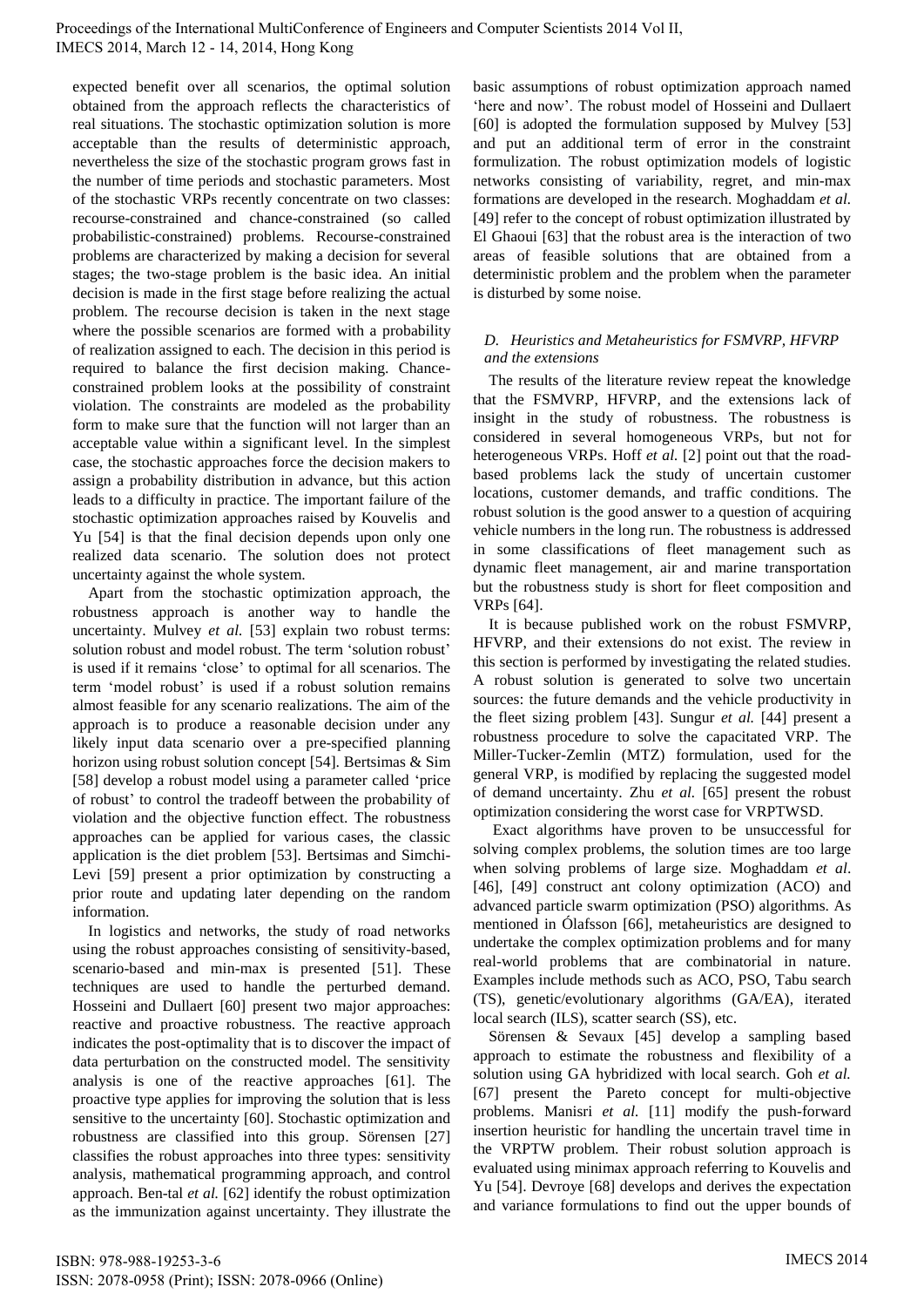the stochastic duration times with distribution free of the project network. Janssens *et al.* [50] establish a methodology in which a heuristic is used to find out a solution that answers 'what-if' questions. The algorithm considers the network where represents a VRP with uncertain travel time solution.

Literature in the field of robust vehicle routing problem is absolutely not vast, especially in the case of heterogeneous VRPs. The heuristics and metaheuristics paradigms of the existing FSMVRP, HFVRP, and the extensions with certain data are surveyed in consequence. The first published research of FSMVRP is initiated by Golden *et al.* [69]. The savings heuristic based on the Clarke and Wright-method is utilized in the novel. Osman & Salhi [1] present the route perturbation constructive heuristic and Tabu search (TS) procedure. A generalized insertion (GENI) heuristic is used for constructing the initial routes, the unstringing and stringing (US) is applied in the improvement phase [28]. The concept of TS and adaptive memory procedure (AMP) is adapted to avoid catching in bad local optima trap and to update memory in a pool of the solutions, respectively [36]. Wassan and Osman [29] select the reactive TS concepts to balance the search between diversification and intensification. The TS algorithm based on insertion and swap neighborhood moves is applied for FSMVRP [30]. The generic algorithm (GA) is implemented, the local search on a chromosome for the improvement stage is repeated until no improving move can be found for any mutation pairs [31]. The GA-based algorithm is also applied in the research studied by Prins [9] but this time it is hybridized with a local search and distance measure in solution space to diversify the search. Baldacci and Mingozzi [8] introduce the exact algorithm based on the set partitioning formulation which is able to solve the problem by an integer linear programming solver. Penna *et al.* [34] construct routes by iterated local search.

The FSMVRPTW is more complex and harder to solve. Dullaert *et al.* [12] adapt the savings perspective based on Golden *et al.* [69] and redesign the scheme by adding the concepts of combination and elimination. Amico *et al.* [14] produce a multi-start constructive heuristic and adopt the ruin and recreate approach to obtain new solutions. Bräysy *et al.* [15] suggest merging the routes in the first phase, and then examining route elimination by local search; the procedure is modified resulting in increasing ability of large-problem size solving [17]. Repoussis and Tarantilis [18] present the adaptive memory programming solution approach. Belfiore and Yoshizaki [24] perform the study of FSMVRPTWSD and conduct the scatter search approach to solve the problem; this scheme is implemented in a real-life case of a major Brazilian retail group. The framework is modified by the same authors to make a competitive solution method with several well-known benchmark problem sets [25]. The heuristic algorithm is designed by using the giant tour and enhancing the solution by a sevenoperation composition heuristic algorithm in the FSMVRP with multiple depots [7].

Tarantilis *et al.* [38] introduce the backtracking adaptive threshold accepting method for solving HFVRP. The linear programming based column generation approach is developed to obtain the lower bounds for all HFVRP

variants [4]. Anyhow the literature review that is done by Baldacci and Mingozzi [8] shows that the results by applying the exact method presented in Fukasawa *et al.* [70] dominate the lower bounds proposed by Golden *et al.* [69], Yaman [71] and Choi and Tcha [4]. The variable neighborhood search is presented in Imran *et al.* [39]. The multi-start adaptive memory procedure and path relinking (PR) are used for solving the HFVRP [5]. A modified TS is in the study of Brandão [30].

A reactive variable neighborhood TS algorithm added the reformation in a phase is suggested for solving the HFVRPTW [16]. The asynchronous situated co-evolution (ASiCo) algorithm is inspired by natural evolution in terms of the use of decentralized and asynchronous open-ended evolution [20]. Ceschia *et al.* [19] enlarge the problem variant by dealing a carrier-dependent cost in the HFVRPTW, the TS, neighborhood structure and the prohibition rules are applied. Dondo and Cerda [41] recommend a hybrid cluster-based heuristic for the HFVRPTW with multiple depots. The aim of accelerating the search performance leads to the suggestion of implementing the two-pheromone ant colony system for the HFVRPTW with multiple products [22]. The particle swarm optimization approach is applied for solving the HFVRPTW with mixed backhauls [21]. The overload HFVRPTW is proposed to use an insertion-based framework for obtaining solutions [26]. The multi-trip HFVRP is presented by Prins [9], who chooses the greedy heuristic, the local search and TS to accomplish the problem goal. Li *et al.* [10] produce a multi-start adaptive memory procedure with modified TS algorithm for a new variant of the open HFVRP.

All above works share the same target aiming to obtain an optimal solution, specifically a total cost to be minimized. The robust problem is excluded that the objective is to obtain the close solution optimization. The VRP and its variants have the general target of finding the routes that optimize some objective function. Although the heuristic and metaheuristic algorithms proposed by each author as reviewed above are efficient and can yield good solutions, these schemes do not guarantee the optimality.

## III. THE FSMVRP AND HFVRP CONCEPTUAL FRAMEWORK

Resulting from the survey, a simplified structure is developed for clarifying a comprehensive overview of problem conceptual framework as shown in Fig.1. The purpose of this structure design is to demonstrate the sequential idea for developing the new interesting problems in the field of the heterogeneous fleet vehicle routing problem and its variants.

In this study, the VRP is composed of: *homogeneous* and *heterogeneous vehicle routing problems*. The difference between both types is a variety of the vehicle kinds: the homogenous VRP makes use of only one single type with the same vehicle capacity, and the heterogeneous class makes use of the vehicles with dissimilar capacities.

The *heterogeneous fleet problems* can be segregated into two groups: fleet size and mix vehicle routing problem (FSMVRP) and heterogeneous fleet vehicle routing problem (HFVRP). The HFVRP can be called another name, i.e. heterogeneous fixed fleet VRP, but in this paper the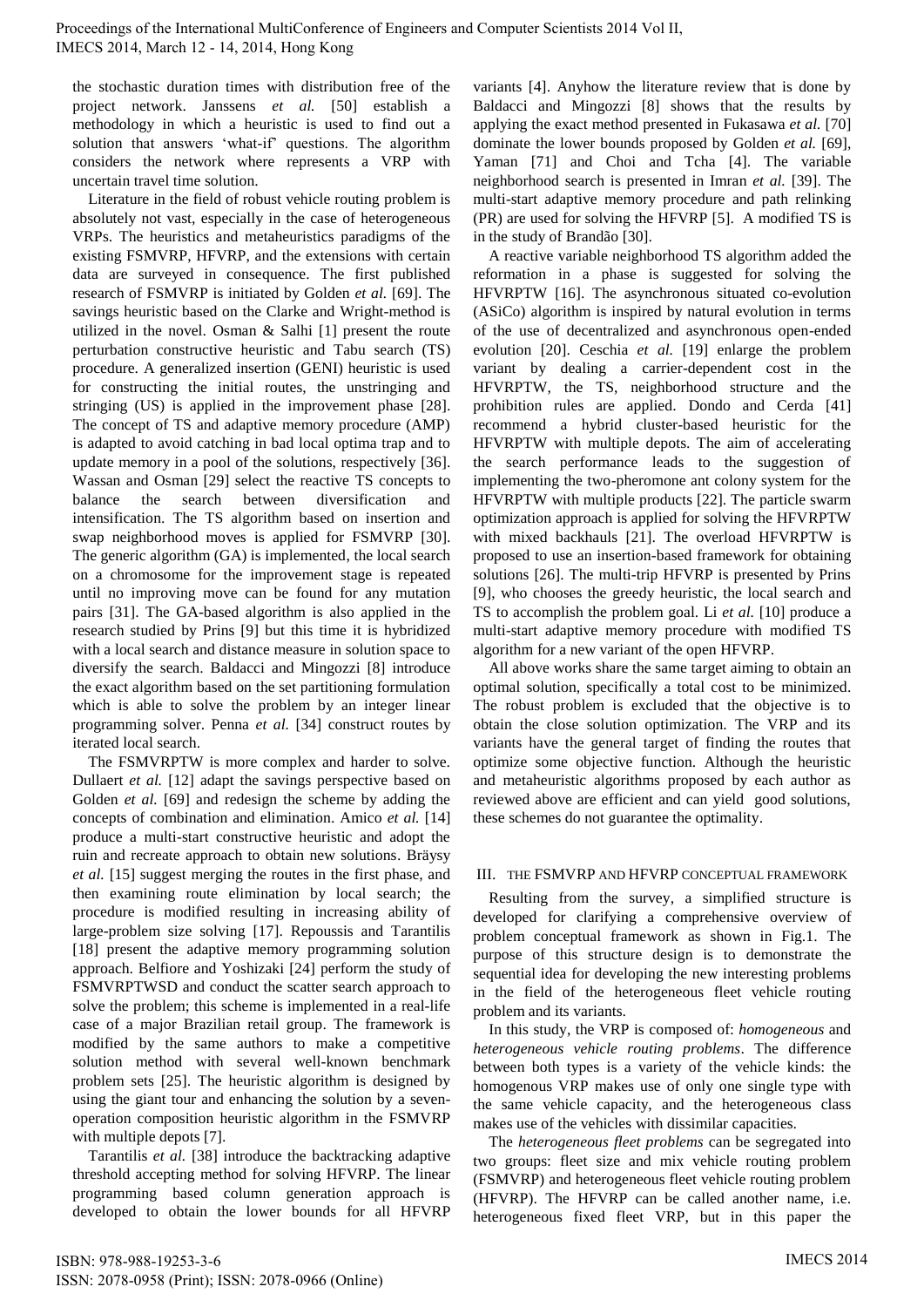heterogeneous fleet VRP is used. The number of available vehicles is a trigger that makes the problems differ from each other: the fleet size is limited and unlimited for HFVRP and FSMVRP, respectively.



Fig. 1 The comprehensive overview of the heterogeneous VRP which puts a special emphasis on robustness approach

The *problem variants* of either homo- or heterogeneous VRP can be considered in common. The variants which appear in current research consist of time windows, split deliveries, multi-product, multi-depot, multi-trip, open VRP, backhaul and overload. The definitions are described in section II-A. In real-world practice, the other limitations in business can be grouped into 4 general restrictions as following: 1) the product restriction is such as 'some products cannot be transported in the same truck', 2) the zone restriction is for example: 'some areas limit automobile-access and/or time-access', 3) the customer restriction is for instant: 'some customers cannot be assigned the same route', and 4) the vehicle restriction is such as 'some trucks are equipped with a speed limiter'. These variants are missing from current research topics.

The *considerable input data* of all VRPs usually consist of customer demands, number of customers, geographical locations of both customers and depots, travel times, and transportation costs (fixed and variable costs). The vehicle capacities (or productivities) and availabilities are two other parameters that are considered in reality. The original vehicle capacities can decrease after several year-usage. In the case of limited number of vehicles, it may happen that some resources need maintenance causing that the available numbers are not as to the plan. The last couple variants have not been founded yet in any academic studies.

The *data characteristics* of all above constraints can be

supposed as of stochastic (or uncertain) or deterministic (or certain) nature. Most recent works, especially in the homogeneous VRP, consider certain data where the best guessing is determined. The deterministic character reduces the complexity of the problems but it is unlike from the real practice. The uncertain data, called stochastic in many research, is most likely to the world of nature which is more complicated and complex. The uncertain data is less appearing in the VRP studies. From the best knowledge of ours, no authors produce yet the studies of heterogeneous VRP in the case of uncertainty.

The *objective function* of the heterogeneous VRP is to minimize the cost function which usually composted with 1) a vehicle fixed cost (acquisition cost, number of vehicle, etc.), 2) a variable cost (traveling cost by vehicle: travel distance, time travelled, en route time travelled: sum of distance travelled, service times and waiting times), and 3) a penalty cost (constraint violation punishment). In most cases, the sum of fixed and variable costs identify the objective function. The penalty cost is added to the sum of fixed and variable cost.

The research puts efforts to accomplish the goal of the problems by developing various efficient *methodology approaches*. In the heterogeneous VRPs, most academicians construct the heuristic and metaheuristic algorithms to cope with the complexity of NP-hard problems. The exact algorithm is less studied. Even it can produce a high solution quality, the huge of time spending to solve the large problem size is the obstacle.

Although the various algorithms are proposed with the difference names and platforms, the procedures can be grouped into two major phases: initial solution construction, and solution improvement. It is well acknowledgeable that a good initial solution leads to a good result. The heuristic and metaheuristic schemes that are implemented in recent research can be consolidated as follows: iterated local search (2-opt, 3-opt, or-opt, exchange move, swap, shift, split,  $\lambda$ interchange, cross), branch-and-bound, adaptive memory procedure, variable neighborhood, ant colony optimization, Tabu search, genetic algorithm, evolutionary algorithm, scatter search, saving-based, route perturbation procedure, generalized insertion, unstringing and stringing, greedy heuristic (nearest neighborhood, insertion-based, sweepbased, weighted saving criterion), threshold acceptingbased, ruin and recreate approach, simulated annealing base, path relinking, Pareto concept based, asynchronous situated co-evolution algorithm, and so on. Although these algorithms proposed are efficient and can yield good solutions, these schemes do not guarantee optimality. Either adaptation or construction of a new algorithm is still challenging for the researchers who are interested in the study of the heterogeneous VRPs under uncertainty which is a brand new problem.

In this paper, the *approach in decision making* is categorized into three groups: deterministic optimization, stochastic optimization, and robustness. The robust approach is focused in this paper because no studies of heterogeneous VRP and its variants appear in the literature reviews. Additionally, the robust approach is one of the efficient techniques that can handle the uncertain parameters which can represent the real world problem.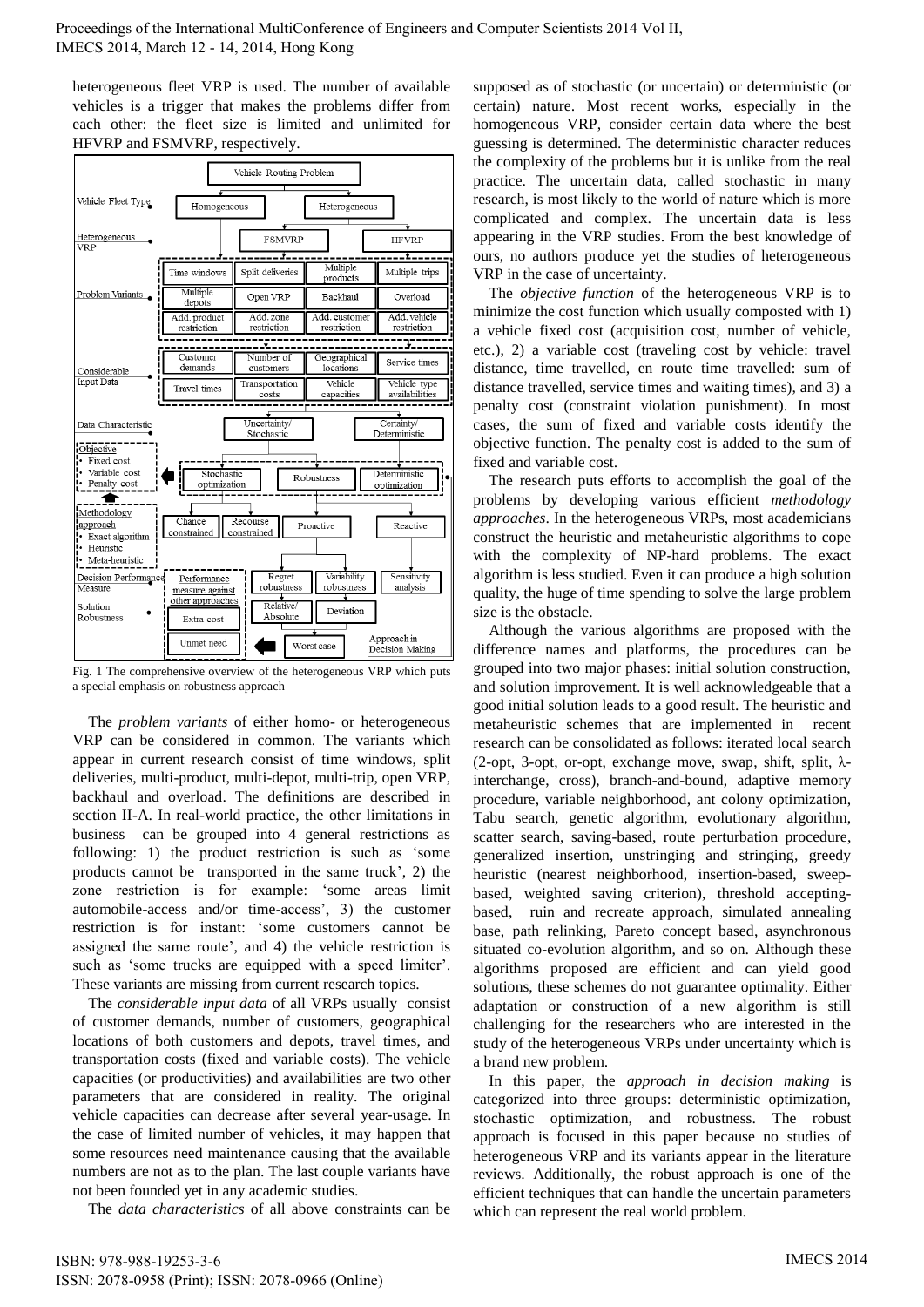Proceedings of the International MultiConference of Engineers and Computer Scientists 2014 Vol II, IMECS 2014, March 12 - 14, 2014, Hong Kong

The stochastic optimization and robustness approaches are input by uncertain or randomized parameters. Two major approaches of stochastic optimization are common used: chance and recourse constraints. A final decision depends on only one realized data scenario, not for protecting uncertainty against all situations. The robustness approach in this paper is based on the scenario-based approach and can be grouped into two classes; proactive and reactive, regarding to the characteristic of each approach. The reactive robust approach is the post-optimality that is applied after a decision has been made. Sensitivity analysis is one of the techniques that is classified in this group. It is used to test the relationship between a solution and the uncertainty in inputs. In contrast, the proactive robust approach implements to yield a solution close to optimum for the whole scenarios of uncertain environment. It is beneficial in long run planning.

In this study, the proactive robustness approach arranges in two *decision performance measurements* classes: regret and variable robustness. The regret robustness makes use of the relative and absolute robustness criteria. Both are used to measure the performance of the decision. An absolute robustness measure is proper for the single scenario decision and is applied for evaluating the decision across all scenarios. A relative robustness measure compares against the best possible performance in each scenario resulting in percentages of the best decision. The robust deviation criterion is an example in the class of variable robustness. This criterion is similar to the relative robustness, but it does not evaluate as a percentage.

The *solution robustness* is obtained by applying a concept of worst case target to hedge against uncertainty in all input environments with a reasonable outcome. In this paper, the robust discrete optimization is suggested by using the minimax criterion that is one of the worst case approaches. The methodology, stated by Kouvelis and Yu [54], is to evaluate the highest level of cost taken across all possible future input data scenarios is as low as possible, as a result that the outcome can protect the worst that might happen.

The robust solution is finally performed *performance measurement against the other approaches*. The indicators suggested in this paper include the extra cost and the unmet requirements. The extra cost indicator is to compare the cost of the robust approach with respect to the expected cost of the optimal solution of the deterministic approach. The unmet requirements (e.g. demand, travel time, etc.) indicator is used for evaluating the effect on the unmet needs when the deterministic approach faces with the worst case. Both indicators can be used for balancing the cost and unexpected of data in uncertain situation of the heterogeneous VRPs.

### IV. CONCLUSION

This paper aims to demonstrate the sequential idea for developing new interesting problems in the field of heterogeneous fleet vehicle routing problem and its variants. Results from the surveys indicate that most recent works assume the inputs as deterministic, the considerable stochastic or uncertain data are missing. The recommendation here is to put emphasis on contribute the studies by considering the uncertainty where is practical in real-world.

The robustness approach is very attractive because it is used to yield the reasonable solution (i.e. good enough and close to optimum) and can hedge against the risk of change under uncertainty. According to the statement of many authors the robust approach is one of the potential techniques that can handle the uncertain environments which are the representation of the real-life topics that this research gives the priority to investigate.

The heuristic and metaheuristic algorithms can be either renewed or innovated to solve the robust heterogeneous fleet vehicle routing problem and its variants under uncertainty of an input parameter such as travel time, demand, number of customer, etc. It is due to the uncertain characteristic of the input data, the modification of randomized search heuristics such as genetic/evolutionary algorithms, ant colony optimization, particle swarm optimization, and so on, are suggested to hybridize either an initial solution construction or the solution improvement phase.

The final process of the study should evaluate the robust solution against the other approaches such as deterministic. The reason is to balance between the expensive cost when a robust approach is applied and the unmet need when the deterministic approach has to suffer once the worst case happens.

#### **REFERENCES**

- [1] I. H. Osman and S. Salhi, Local search strategies for the vehicle fleet mix problem. In Modern heuristic search methods. V. Rayward-Smith, I. Osman, C. R. Reeves and G. Smith, Eds., Chichester: John Wiley & Sons, 1996, pp. 131-154.
- [2] A. Hoff, H. Andersson, M. Christiansen, G. Hasle and A. Lokketangen, "Industrial aspects and literature survey: fleet composition and routing," Computers & Operations Research, vol. 37, no. 12, pp. 2041-2061, 2010.
- [3] R. Baldacci, M. Battarra and V. Daniele, "Routing a heterogeneous fleet of vehicles," Technical Report DEIS OR.INGCE, vol. 1, 2007.
- [4] E. Choi and D.-W. Tcha, "A column generation approach to the heterogeneous fleet vehicle routing problem," Computers & Operations Research, vol. 34, pp. 2080-2095, 2007.
- [5] X. Li, P. Tian and Y. Aneja, "An adaptive memory programming metaheuristic for the heterogeneous fixed fleet vehicle routing problem," Transportation Research Part E, vol. 46, pp. 1111-1127, 2010.
- [6] J. Brandão, "A tabu search algorithm for the heterogeneous fixed fleet vehicle routing problem," Computers & Operations Research, vol. 38, pp. 140-151, 2011.
- [7] S. Salhi and M. Sari, "A multi-level composite heuristic for the multidepot vehicle fleet mix problem," European Journal of Operational Research, vol. 103, pp. 95-112, 1997.
- [8] R. Baldacci and A. Mingozzi, "A unified exact method for solving different classes of vehicle routing problems," Mathematical. Programming, vol. 120, pp. 347-380, 2009.
- [9] C. Prins, "Efficient heuristics for the heterogeneous fleet multitrip VRP with application to a large-scale real case," Journal of Mathematical Modelling and Algorithms, vol. 1, pp. 135-150, 2002.
- [10] X. Li, S. C. Leung and P. Tian, "A multistart adaptive memory-based tabu search algorithm for the heterogeneous fixed fleet open vehicle routing problem," Expert Systems with Applications, vol. 39, pp. 365- 374, 2012.
- [11] T. Manisri, A. Mungwattana and G. K. Janssens, "Minimax optimisation approach for the robust vehicle routing problem with time windows and uncertain travel times," International. Journal of Logistics Systems and Management, vol. 10, no. 4, pp. 461-477, 2011.
- [12] W. Dullaert, G. K. Janssens, K. Sörensen and B. Vernimmen, "New heuristics for the fleet size and mix vehicle routing problem with time windows," Journal of the Operational Research Society, vol. 53, pp. 1231-1238, 2002.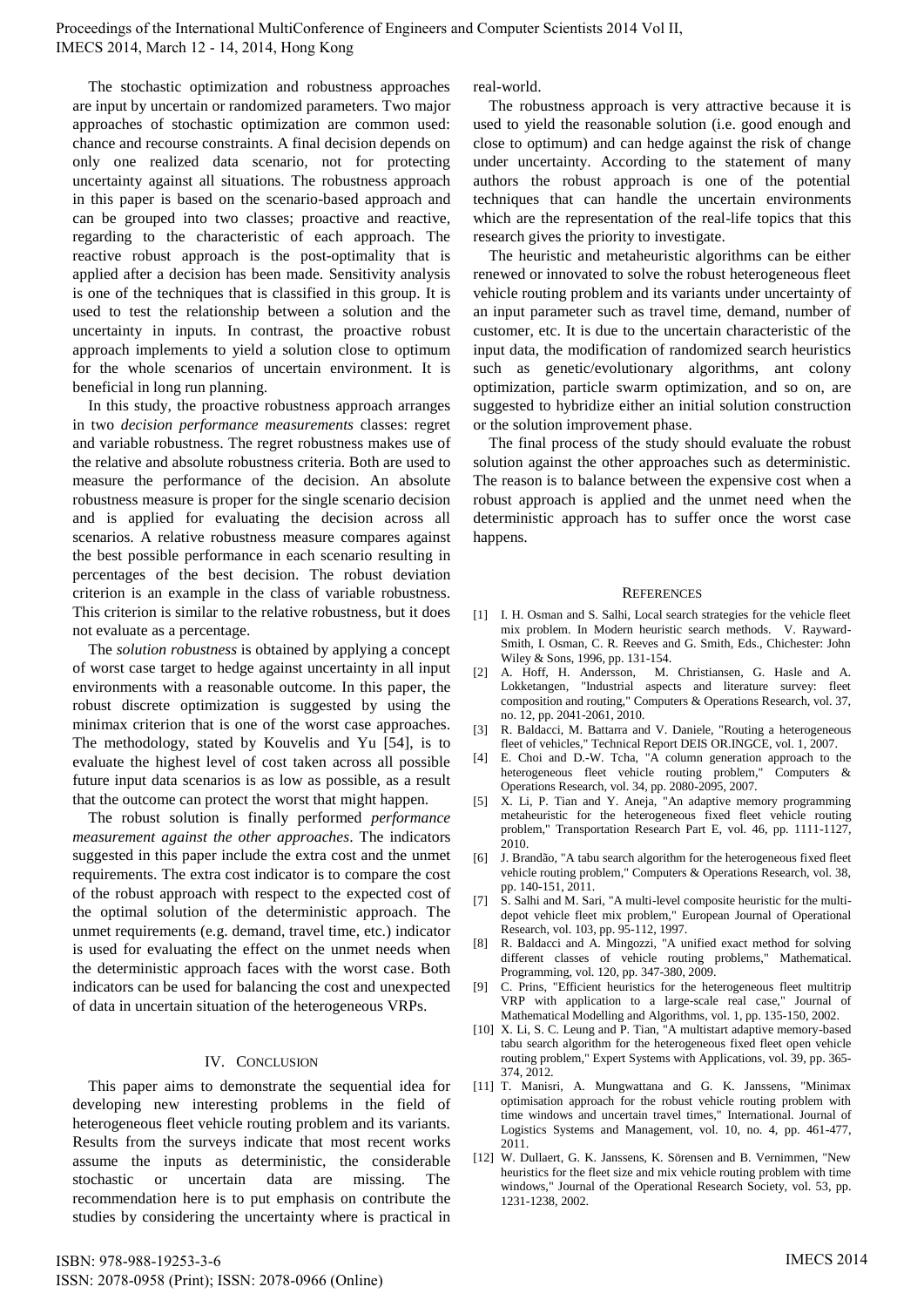Proceedings of the International MultiConference of Engineers and Computer Scientists 2014 Vol II, IMECS 2014, March 12 - 14, 2014, Hong Kong

- [13] P. P. Belfiore and L. P. L. Fávero, "Scatter search for the fleet size and mix vehicle routing problem with time windows," CEJOR, vol. 15, pp. 351-368, 2007.
- [14] M. D. Amico, M. Monaci, C. Pagani and D. Vigo, "Heuristic approaches for the fleet size and mix vehicle routing problem with time windows," Transportation Science, vol. 41, no. 4, pp. 516-526, 2007.
- [15] O. Bräysy, W. Dullaert, G. Hasle and D. Mest, "An effective multirestart deterministic annealing metaheuristic for the fleet size and mix vehicle routing problem with time windows," Transportation Science, vol. 42, no. 3, pp. 371-386, 2008.
- [16] D. Paraskevopoulos, P. Repoussis and C. Taranti, "A reactive variable neighborhood tabu search for the heterogeneous fleet vehicle routing problem with time windows," Journal of Heuristics, vol. 14, pp. 425- 455, 2008.
- [17] O. Bräysy, P. P. Porkka, W. Dullaert, P. Repoussis and C. Tarantilis "A well-scalable metaheuristic for the fleet size and mix vehicle routing problem with time windows," Expert Systems with Applications, vol. 36 no. 4, pp. 8460-8475, 2009.
- [18] P. Repoussis and C. Tarantilis, "Solving the fleet size and mix vehicle routing problem with time windows via adaptive memory programming," Transportation Research Part C, vol. 18, pp. 695-712, 2010.
- [19] S. Ceschia, L. D. Gaspero and A. Schaerf, "Tabu search techniques for the heterogeneous vehicle routing problem with time windows and carrier-dependent costs," Journal of Scheduling, vol. 14, pp. 601-615, 2011.
- [20] A. Prieto, F. Bellas, P. Caamaño and R. J. Duro, "Solving a heterogeneous fleet vehicle routing problem with time windows through the asynchronous situated coevolution algorithm," In: Advances in Artificial Life. Lecture Notes in Artificial Intelligence no. 5778Springer-Verlag, pp. 200-207, 2011.
- [21] F. Belmecheri, C. Prins, F. Yalaoui and L. Amodeo, "Particle swarm optimization algorithm for a vehicle routing problem with heterogeneous fleet, mixed backhauls, and time windows," Journal of Intelligent Manufacturing, 2012.
- [22] J. J. De la Cruz, C. D. Paternina-Arboleda, V. Cantillo and J. R. Montoya-Torres, "A two-pheromone trail ant colony system--tabu search approach for the heterogeneous vehicle routing problem with time windows and multiple products," Journal of Heuristics, 2011.
- [23] G. Guidolin de Campos, H. T. Yoshizaki and P. P. Belfiore, "Genetic algorithms and parallel computing for a heterogeneous fleet vehicle routing problem with time windows and split deliveries," XII ICIEOM - Fortaleza, 2006.
- [24] P. Belfiore and H. T. Yoshizaki, "Scatter search for a real-life heterogeneous fleet vehicle routing problem with time windows and split deliveries in Brazil," European Journal of Operational Research, vol. 199, pp. 750-758, 2009.
- [25] P. Belfiore and H. T. Yoshizaki, "Heuristic methods for the fleet size and mix vehicle routing problem with time windows and split deliveries," Computers & Industrial Engineering, vol. 64, pp. 589- 601, 2013.
- [26] M. N. Kritikos and G. Ioannou, "The heterogeneous fleet vehicle routing problem with over loads," International Journal of Production Economics, 2013.
- [27] K. Sörensen, "A framework for robust and flexible optimisation using metaheuristics with applications in supply chain design," A PhD thesis of Universiteit Antwerpen Faculteit Toegepaste Economische Wetenschappen, 2003.
- [28] M. Gendreau, G. Laporte, C. Musaraganyi and É. D. Taillard, "A tabu search heuristic for the heterogeneous fleet vehicle routing problem," Computers & Operations Research, vol. 26, pp. 1153-1173, 1999.
- [29] N. A. Wassan and I. H. Osman, "Tabu search variants for the mix fleet vehicle routing problem," Journal of the Operational Research Society, vol. 53, pp. 768-782, 2002.
- [30] J. Brandão, "A deteministic tabu search algorithm for the fleet size and mix vehicle routing problem," European Journal of Operational Research, vol. 195, pp. 716-728, 2009.
- [31] S. Liu, W. Huang and H. Ma, "An effective genetic algorithm for the fleet size and mix vehicle routing problems," Transportation Research Part E, vol. 45, pp. 434-445, 2009.
- [32] C. Prins, "Two memetic algorithms for heterogeneous fleet vehicle routing problems," Engineering Applications of Artificial Intelligence, vol. 22, pp. 916-928, 2009.
- [33] A. Subramanian, P. H. V. Penna, E. Uchoa and L. S. Ochi, "A Hybrid Algorithm for the Fleet Size and Mix Vehicle Routing Problem," European Journal of Operational Research, vol. 221, no. 2, pp. 285- 295, 2012
- [34] P. H. V. Penna, A. Subramanian and L. S. Ochi, "An iterated local search heuristic for the heterogeneous fleet vehicle routing problem," Journal of Heuristics, vol. 19, no. 2, pp. 201-232, 2011.
- [35] A. Redmer, J. Żak, P. Sawicki and M. Maciejewski, "Heuristic approach to fleet composition problem," Social and Behavioral Sciences, vol. 54, pp. 414-427, 2012.
- [36] J. Renaud and F. F. Boctor, "A sweep-based algorithm for the fleet size and mix vehicle routing problem," European Journal of Operational Research, vol. 140, pp. 618-628, 2002.
- [37] Z. Yuan-yuan and L. Jian-bin, "Dynamic optimal model of vehicle fleet size and exact algorithm," System Engineering - Theory & Practice, vol. 27, no. 2, pp. 83-91, 2007.
- [38] C. Tarantilis, C. Kiranoudis and V. Vassiliadis, "A threshold accepting metaheuristic for the heterogeneous fixed fleet vehicle routing problem," European Journal of Operational Research, vol. 152, pp. 148-158, 2004.
- [39] A. Imran, S. Salhi and N. A. Wassan, "A variable neighborhoodbased heuristic for the heterogeneous fleet vehicle routing problem," European Journal of Operational Research, vol. 197, pp. 509-518, 2009.
- [40] G. G. de Campos and H. T. Yoshi, "Genetic algorithms and parallel computing for a heterogeneous fleet vehicle routing problem with time windows and split deliveries," Gestao & Producao, vol. 13, no.2, pp. 271-281, 2006.
- [41] R. Dondo and J. Cerda´, "A cluster-based optimization approach for the multi-depot heterogeneous fleet vehicle routing problem with time windows," European Journal of Operational Research, vol. 176, pp. 1478-1507, 2007.
- [42] W. Stewart and B. Golden, "Stochastic vehicle routing: a comprehensive approach," European Journal of Operational Research, vol. 14, pp. 371-385, 1983.
- [43] G. F. List, B. Wood, L. K. Nozick, M. A. Turnquist, D. A. Jones, E. A. Kjeldgaard and C. R. Lawton, "Robust optimization for fleet planning under uncertainty," Transportation Research Part E, vol. 39, pp. 209-227, 2002.
- [44] I. Sungur, F. Ordónez and M. Dessouky, "A robust optimization approach for the capacitated vehicle routing problem with demand uncertainty," Inst. Ind. Eng. Trans., vol. 40, no. 5, pp. 509-523, 2008.
- [45] K. Sörensen and M. Sevaux, "A practical approach for robust and flexible vehicle routing using metaheuristics and Monte Carlo sampling," Journal of Mathematical Modelling and Algorithms, vol. 8, pp. 387-407, 2009.
- [46] B. F. Moghaddam, S. J. Sadjadi and S. M. Seyedhosseini, "Comparing mathematical and heuristic methods," International Journal of Research and Reviews in Applied Sciences, vol. 2, no. 2, pp. 108-116, 2010.
- [47] A. Aguirre, M. Coccola, M. Zamarripa, C. Méndez and A. Espuña, "A robust MILP-based approach to vehicle routing problems with uncertain demands," 21st European Symposium on Computer Aided Process Engineering – ESCAPE 21, pp. 633-637, 2011.
- [48] J. C. Goodson, J. W. Ohlmann and B. W. Thomas, "Cyclic-order neighborhoods with application to the vehicle routing problem with stochastic demand," European Journal of Operational Research, vol. 217, pp. 312-323, 2012.
- [49] B. F. Moghaddam, R. Ruiz and S. J. Sadjadi, "Vehicle routing problem with uncertain demands: An advanced particle swarm algorithm," Computers & Industrial Engineering, vol. 62, pp. 306- 317, 2012.
- [50] G. K. Janssens, A. Caris and K. Ramaekers, "Time Petri nets as an evaluation tool for handling travel time uncertainty in vehicle routing solutions," Expert Systems with Applications, vol. 36, pp. 5987-5991, 2009.
- [51] Y. Yin, S. M. Madanat and X.-Y. Lu, "Robust improvement schemes for road networks under demand uncertainty," European Journal of Operational Research, vol. 198, pp. 470-479, 2009.
- [52] F. Daneshzand, "The vehicle-routing problem," Logistics Operations and Management, pp. 127-153, 2011.
- [53] J. M. Mulvey, R. J. Vanderbei and S. A. Zenios, "Robust optimization of large-scale systems," Operations Research, vol. 43, no. 2, pp. 264- 281, 1995.
- [54] P. Kouvelis and G. Yu, Robust discrete optimization and its applications, Dordrecht: Kluwer academic publishers, 1996.
- [55] D. P. Bertsekas and J. N. Tsitsiklis, Introduction to Probability, Athena Scientific, 2000.
- [56] M. H. Van der Vlerk, Stochastic Programming Library 1996-2007. [Online]. Available: http://www.eco.rug.nl/mally/spbib.html.
- [57] A. Shapiro, D. Dentcheva and A. Ruszczynski, Lecture on stochastic programming : modeling and theory, Philadelphia: SIAM and MPS, 2009.